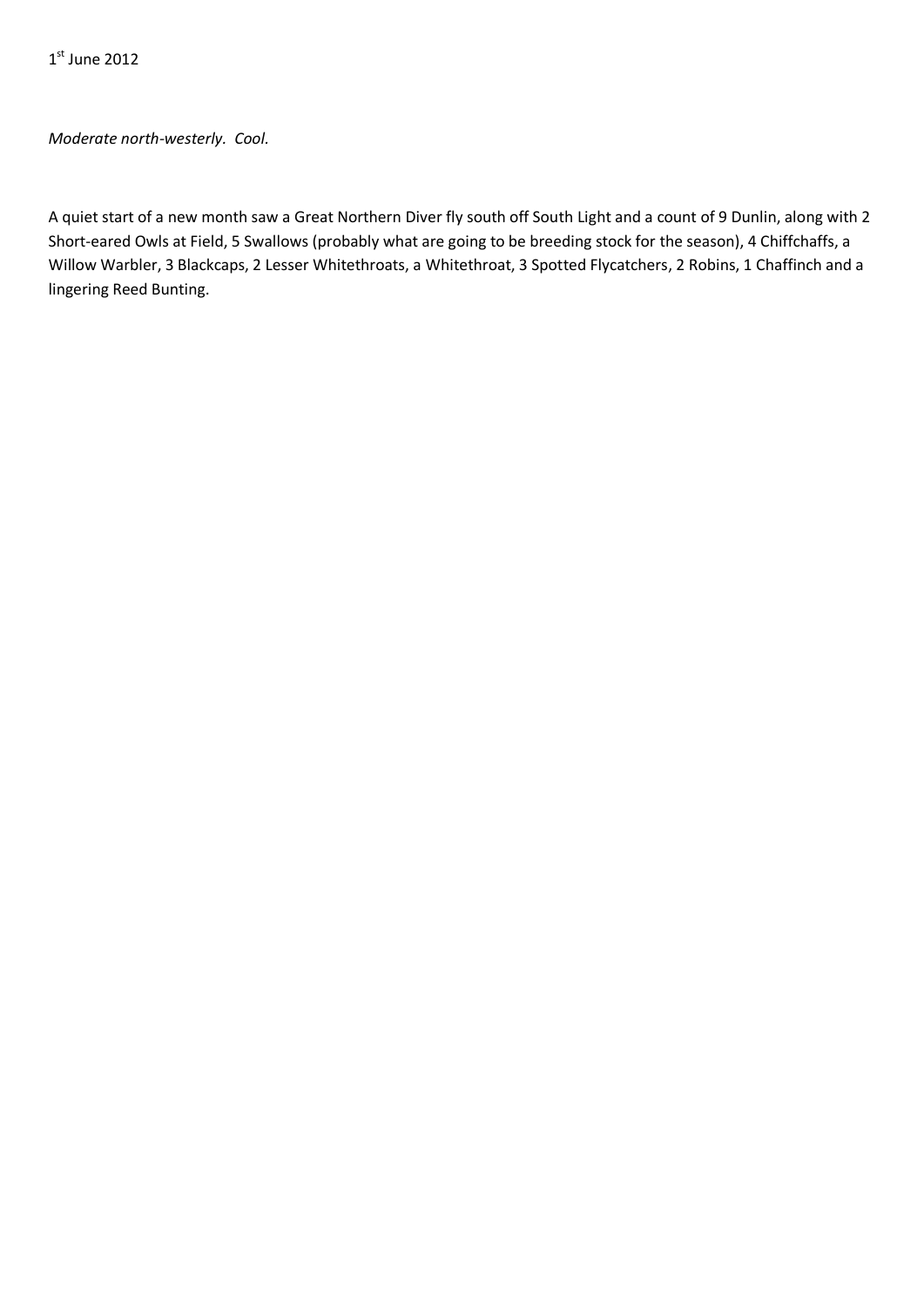2<sup>nd</sup> June 2012

*Light north-westerly. Fine.*

An **Osprey** heading north over the island in the early afternoon was easily the highlight today, giving stunning views as it passed low over the Obs. A Redshank arrived after a short absence from the islands small wader selection while other migrants were represented by a new Collared Dove, a lingering Short-eared Owl, 2 Carrion Crows (plus a hybrid), 10 Swallows, 2 Garden Warblers, the Reed Warbler at Schoolton, a male Ring Ouzel, a Dunnock, 1 White Wagtail and a female Siskin at the Obs.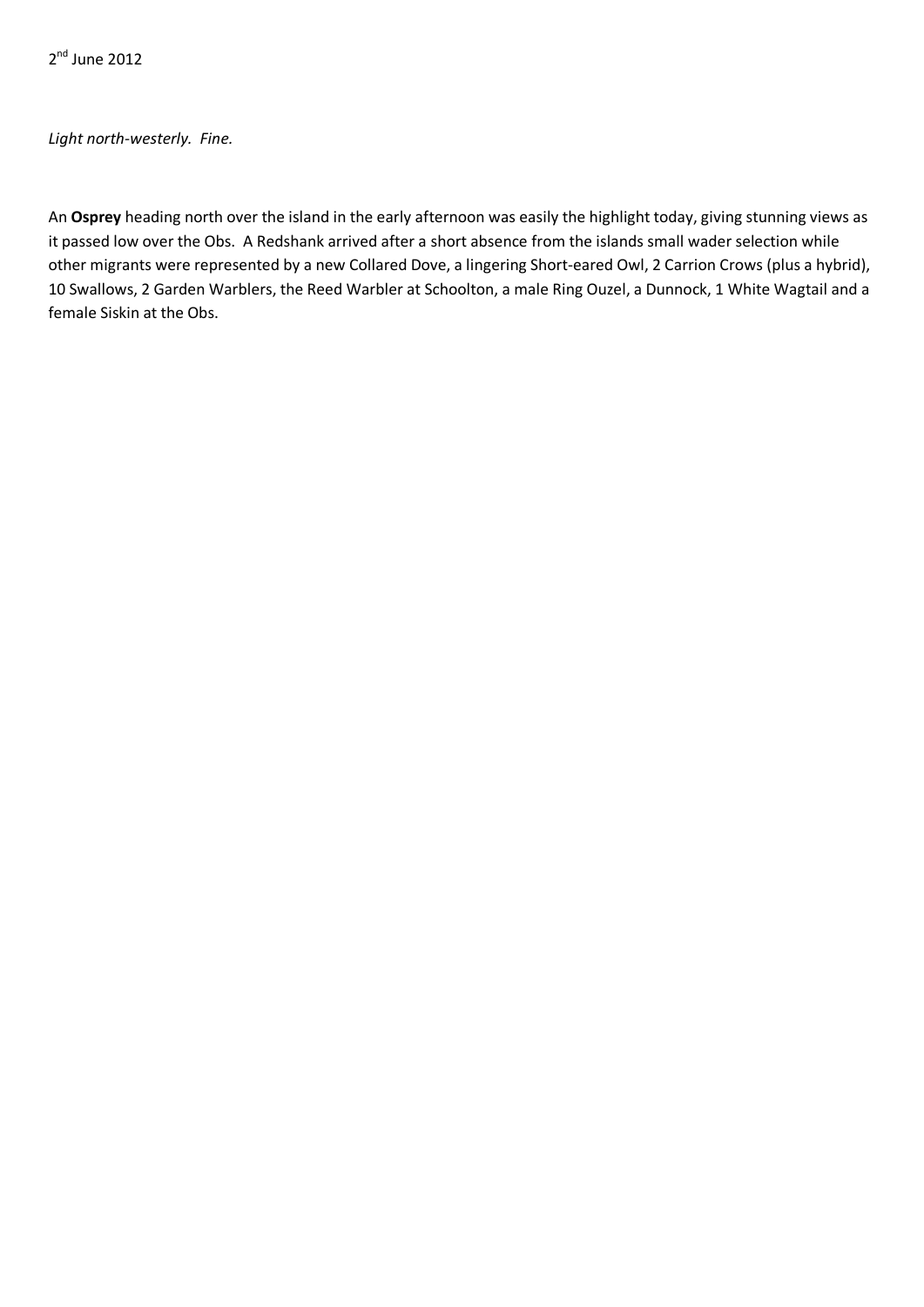*Light north/north-westerly. Fine.*

A Wigeon arrived in the south, as did 6 Golden Plovers, 2 Whimbrel and a **Wood Sandpiper** onto the Observatory scrape.

Four Chiffchaffs, 3 Blackcaps, 2 Whitethroats and a new Reed Warbler were all signs of light movement, while a female Ring Ouzel was in the Kirn O' Skroo and Blackbirds increased to 3. A Song Thrush may have been a lingering bird while 3 Siskins were definitely an increase.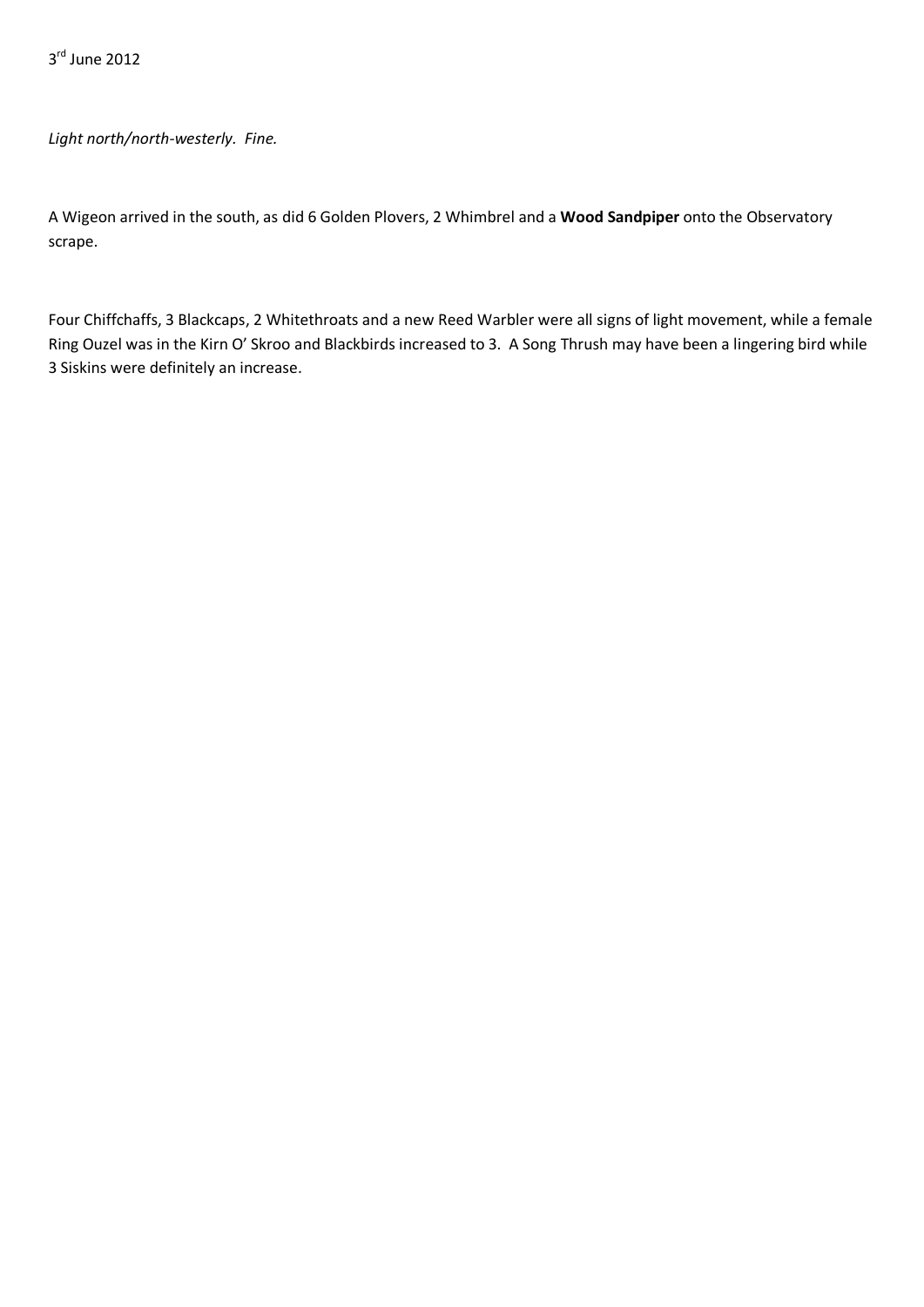4th June 2012

*Moderate northerly. Cold with showers.*

Two unexpected June highlights were vying for attention today with a 1<sup>st</sup> summer **RING-BILLED GULL** first in line. Discovered in South Harbour, it fed amid an assortment of immature gulls sheltering from the northerly winds. A fairly distinctive bird, on account of it being massive, as well as being distinctly more faded in the scapulars, coverts and primaries compared to surrounding Common and Herring Gulls. The bird showed well, often floating close to the beach and flying past regularly, before settling onto Meoness. This represents only the 3<sup>rd</sup> Fair Isle record, following one in April 2001.

Soon after however, an interesting Redpoll trapped in the Plantation before lunch caused some discussion. Initially being assumed to be a large *Islandica* Mealy Redpoll on account of its greyish plumage and relatively heavy streaking, in-hand measurements revealed that it was too large for that sub-species, but appeared to be more in line with *Hornemanni* **ARCTIC REDPOLL**. The bird is likely to be submitted as such, with the extent of the dark streaking on the bird being explained, at least for the time being, as being due to the worn nature of the birds spring plumage.

Another **Osprey** flew over the island at the unusual time of 2250, while a summer plumaged Knot was in South Harbour, along with 3 Purple Sandpipers.

Small migrants were represented by 2 Willow Warblers, 5 Blackcaps and a Whinchat.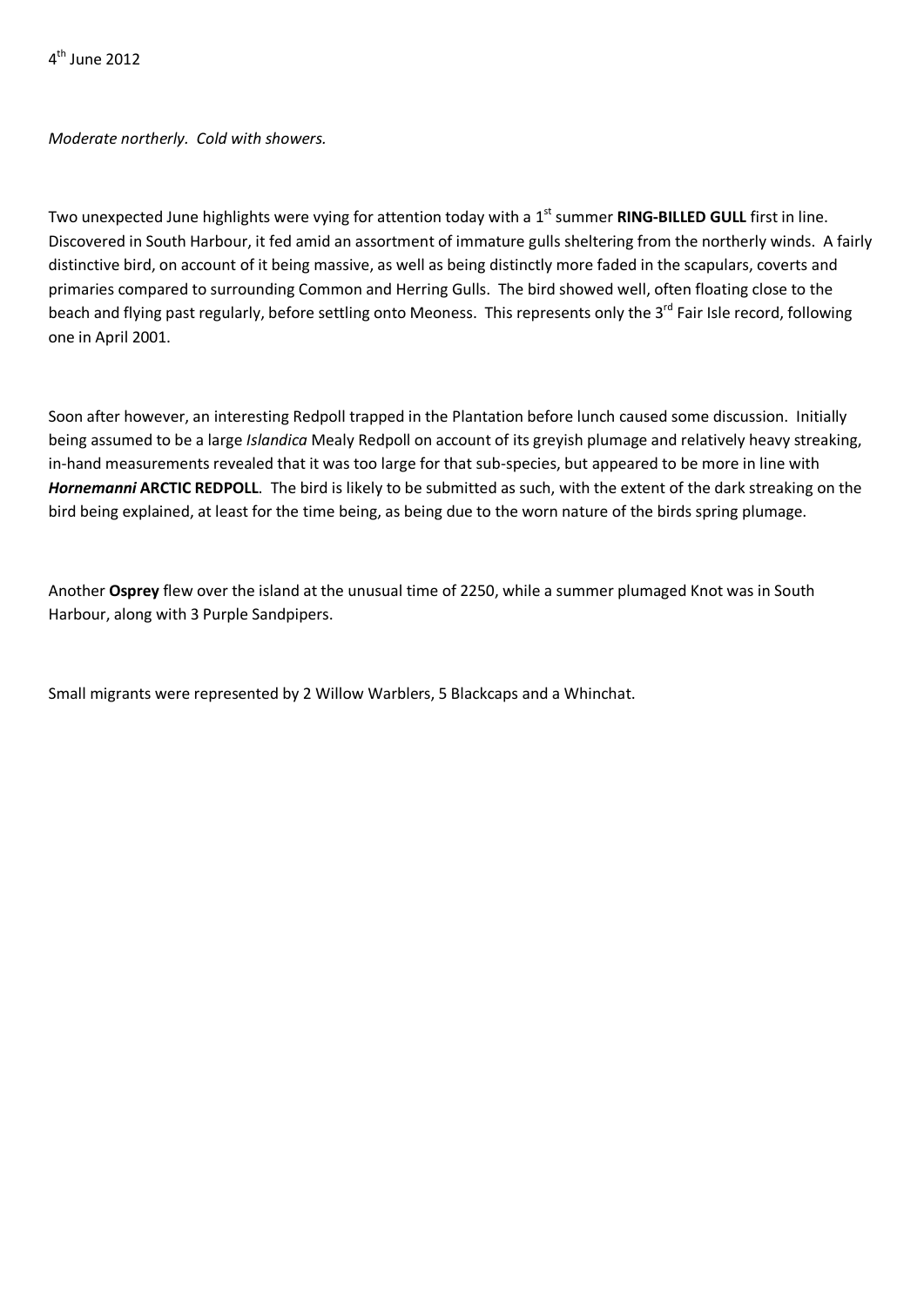*Light north-westerly. Fine.*

The **RING-BILLED GULL** was seen again in South Harbour, but there was no further sign of yesterday's Redpoll.

A Kestrel arrived, as did a Common Sandpiper, while a Carrion Crow flew south.

Swallows were noted moving, with 21 noted, while small migrants arrived in small numbers in the calmer conditions, with counts including 6 Chiffchaffs, 7 Willow Warblers, 6 Blackcaps, a **Marsh Warbler** singing at Springfield, the Reed Warbler at Schoolton, 4 Ring Ousels (oddly, all in the Kirn O' Skroo!), 2 Whinchats, 72 Wheatears (an increase on recent days), 2 Siskins and a Reed Bunting.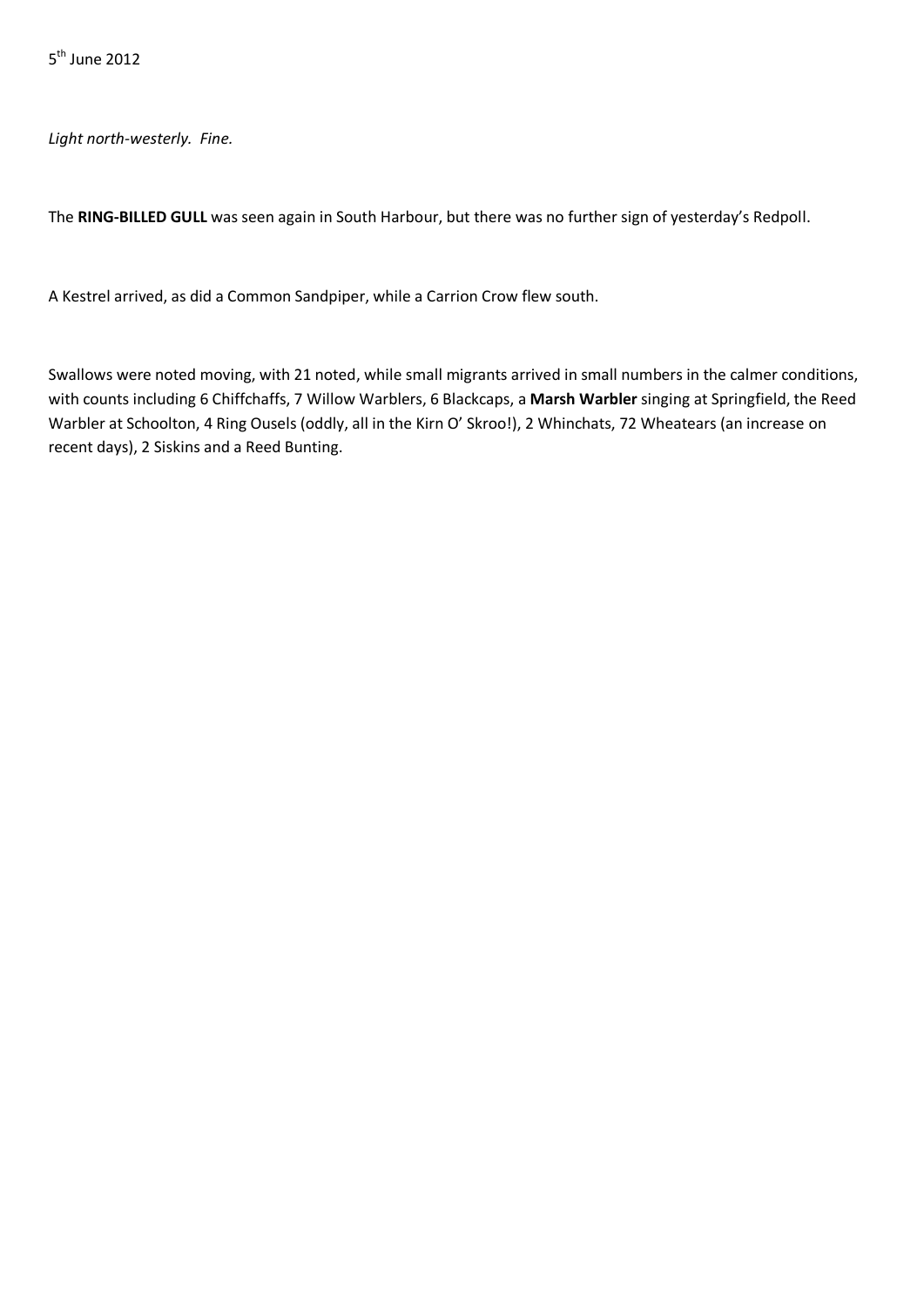$6<sup>th</sup>$  June 2012

*Moderate east/south-easterly. Overcast.*

A **Common Crane** was spotted flying high over the island in the evening, dipping into and out of view in low murky cloud, making for quite an atmospheric experience for all those lucky enough to experience it. The bird eventually settled for the night around Hoini.A Red-throated Diver flew north over the island along with 2 Cormorants and a Grey Heron. A Short-eared Owl also arrived.

A small number of common migrants arrived along with some more notable scarce species, including a new Garden Warbler, 2 Lesser Whitethroats, 3 **Icterine Warblers** at Schoolton, Stackhoul and the Chalet, a Spotted Flycatcher, a female-type **Common Rosefinch** at the Haa and a stunning male **Lapland Bunting** at the airstrip.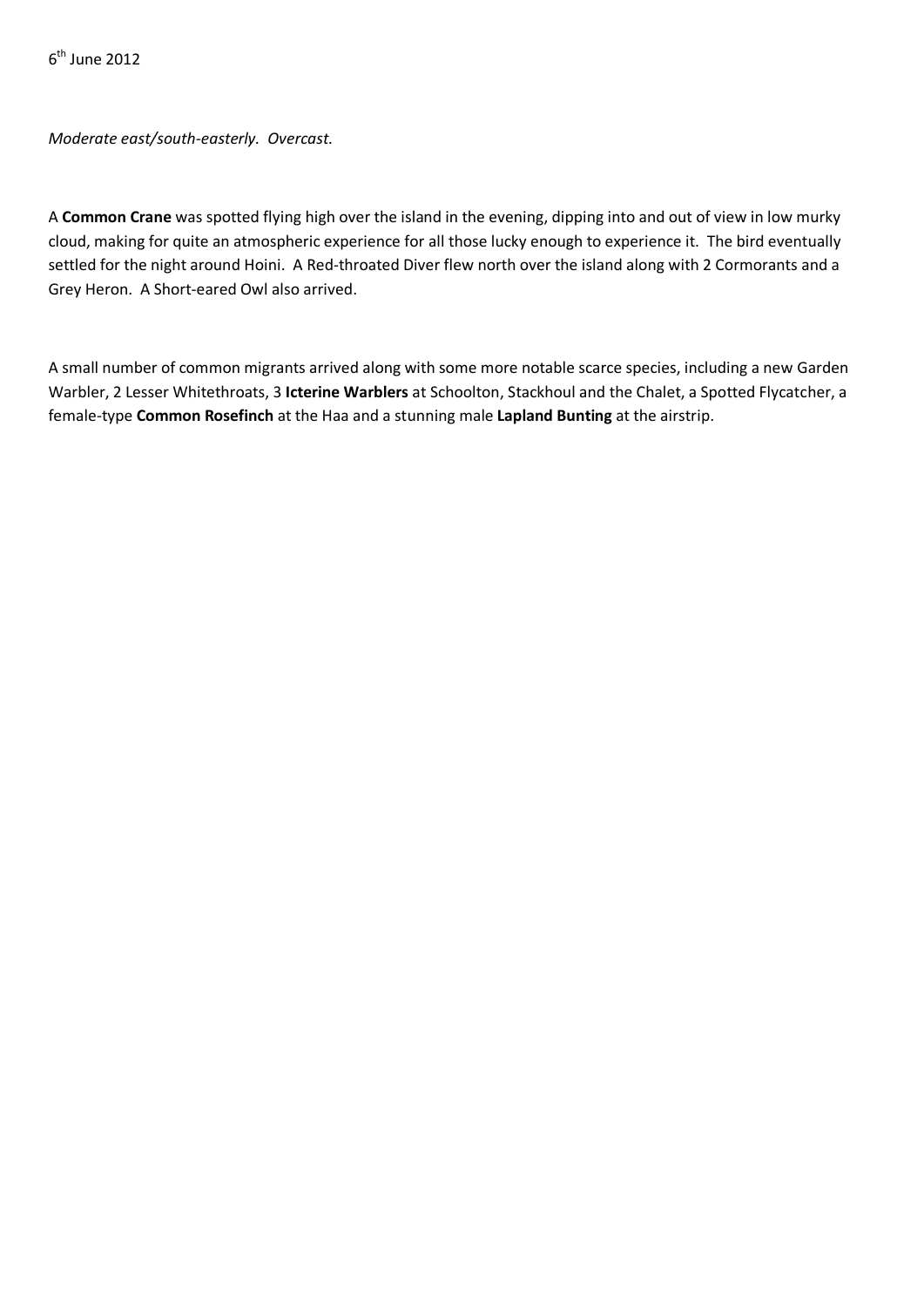*Moderate east/north-easterly. Overcast with showers.*

The **Crane** remained, spending most of its time around Da Water, while an **Osprey** was bizarrely flushed from the cliffs at Hjukni! A female Merlin was also present. A late Woodcock was trapped in the Gulley.

Three Woodpigeons and a Carrion Crow arrived and the Short-eared Owl remains while House Martins also moved through. Small migrants also saw a slight increase, with counts including 4 Chiffchaffs, 5 Blackcaps, 4 Lesser Whitethroats, 1 remaining **Icterine Warbler**, a Sedge Warblers, a **Marsh Warbler** at Lower Stonybreck, 3 lingering Ring Ouzels, a Siskin and the lingering male Lapland Bunting.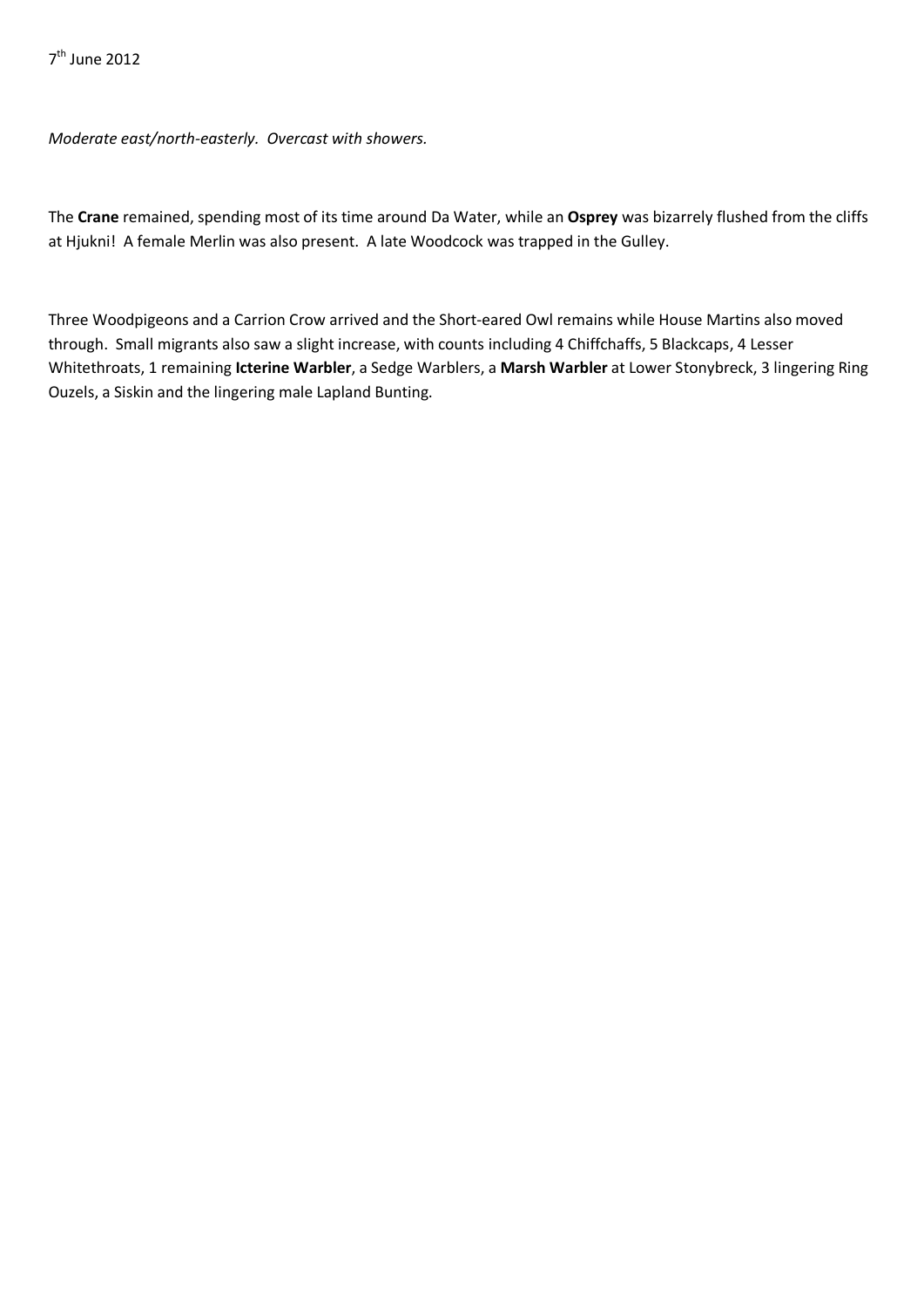$8<sup>th</sup>$  June 2012

*Moderate easterly. Fine.*

A good arrival of scarce birds on the island was highlighted by a very brief **Golden Oriole** on the cliffs at Troila Geo. The finders were initially searching for a **Red-backed Shrike** found there 20 minutes before. However, with no sign of the Shrike they were instead treated to the Oriole and a new **Icterine Warbler**!

Two Kesterls and a Merlin were present on the island, along with singles of Whimbrel, Dunlin and Common Sandpiper. The **Common Crane** remains in the Da Water area.

Hirundines included 14 lingering Swallows and 17 House Martins, while small migrant arrivals included 7 Willow Warblers, 4 Blackcaps, 6 Garden Warblers, 4 Lesser Whitethroats, 5 Whitethroats, 1 lingering **Icterine Warblers**, a Reed Warbler in the Gulley, 3 lingering Ring Ouzels, 6 Spotted Flycatchers, a male **Black Redstart** at Wester Lother, 2 Redstarts, 1 Whinchat, a Pied Flycatcher, a *flava*-type Wagtail, a female **Grey-headed Wagtail** on Meoness, a White Wagtail, 2 Tree Pipits,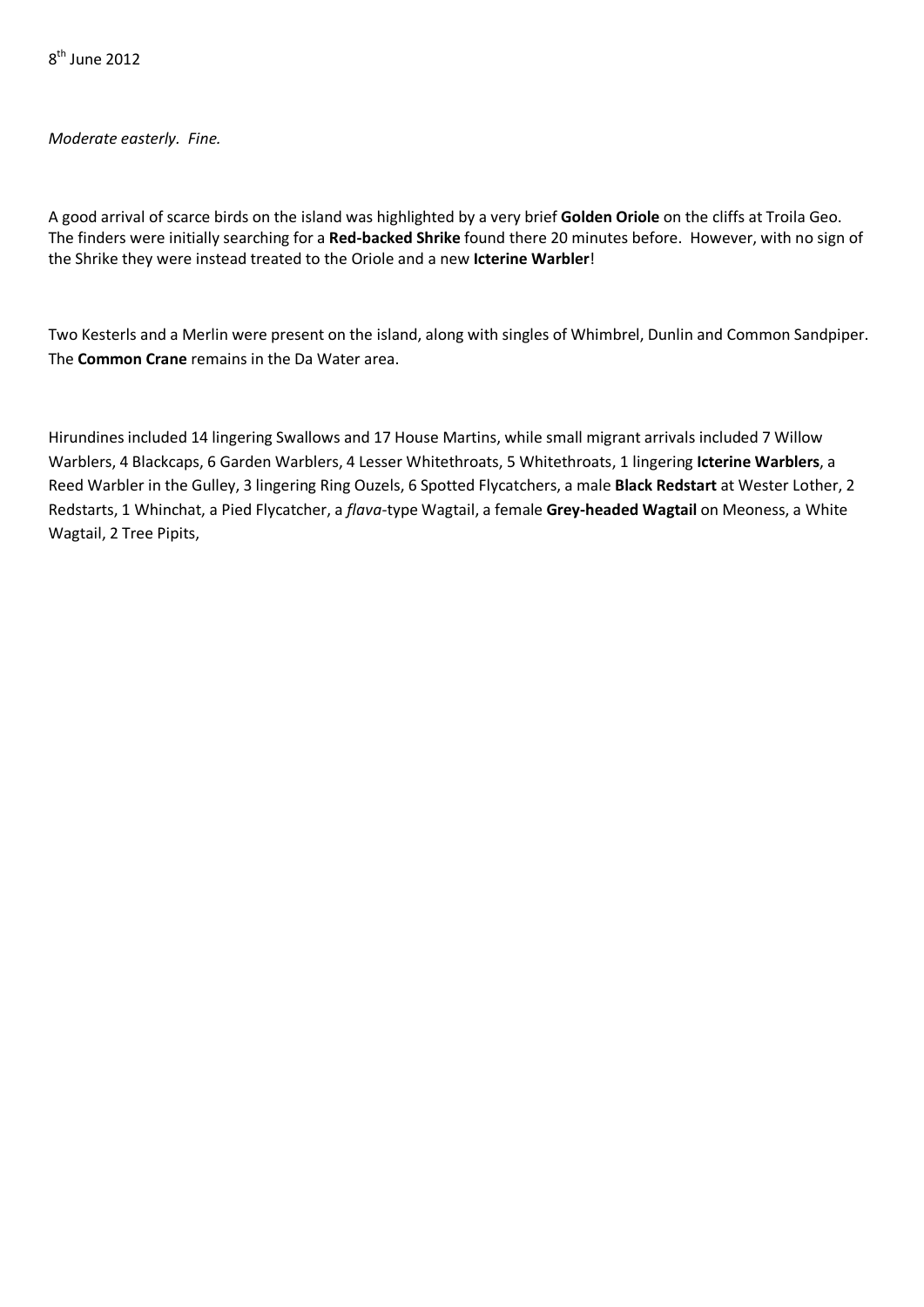9th June 2012

## *Moderate north-easterly. Overcast but dry*

A Common Scoter was in Furse and 2 Red-throated Divers passed through. The **Common Crane** lingers from the 6th. A Kestrel and a Peregrine were sighted while notable waders included 4 Golden Plovers and 1 Whimbrel.

The first Cuckoo of the year arrived at the Obs in the morning while both Long-eared and 2 Short-eared Owls were seen. The **Golden Oriole** was refound in the Kirn O' Skroo in the morning where it showed well to an admiring croud, before remarkably flying south and directly into an open mist-net in the Obs Garden! A tricky bird to age or sex, it was probably an adult female. Small migrant counts included 34 Swallows, 13 House Martins, 10 Willow Warblers, 3 Blackcaps, 8 Garden Warblers, 3 Lesser Whitethroats, 8 Whitethroats, a lingering **Icterine Warbler**, 3 Sedge Warblers, 2 **Marsh Warblers** at Lower Stonybreck and Steensi Geo, a Reed Warbler at the Obs, 4 Spotted Flycatchers, 2 Robins, Whinchat, Pied Flycatcher, the lingering female **Grey-headed Wagtail** on Buness, Tree Pipit, Siskin, Mealy Redpoll and Reed Bunting.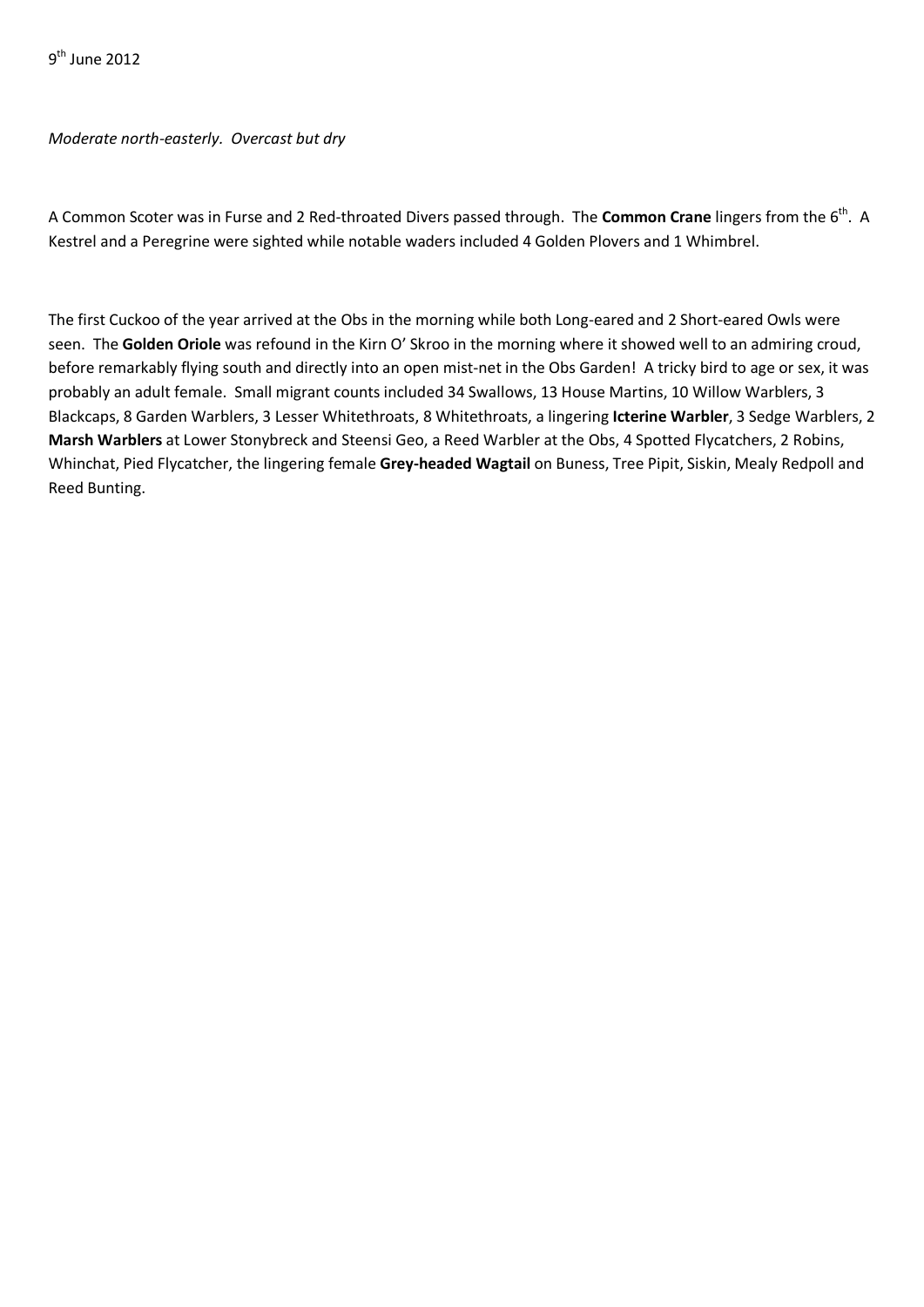$10^{th}$  June 2012

*Light to moderate north/north-easterly. Overcast but dry*

Two new Greylag Geese arrived while the Common Scoter lingered and another Red-throated Diver flew through north. An Osprey flying north over the Obs in the evening was our 4<sup>th</sup> this month while 2 Peregrines were present. A Redshank was new in and the first of the month.

One Short-eared Owl remains and the **Golden Oriole** was briefly sighted again in the Obs Garden. A total of 29 Swallows and 7 House Martins were logged while small passerine migrants included smaller or static numbers of most things, but with 6 Blackcaps, 9 Garden Warblers, 2 Blackbirds, 7 Spotted Flycatchers, 2 Siskins and a **Common Crossbill** over the Obs all representing increased numbers. An **Icterine Warbler** and **Marsh Warbler** remain.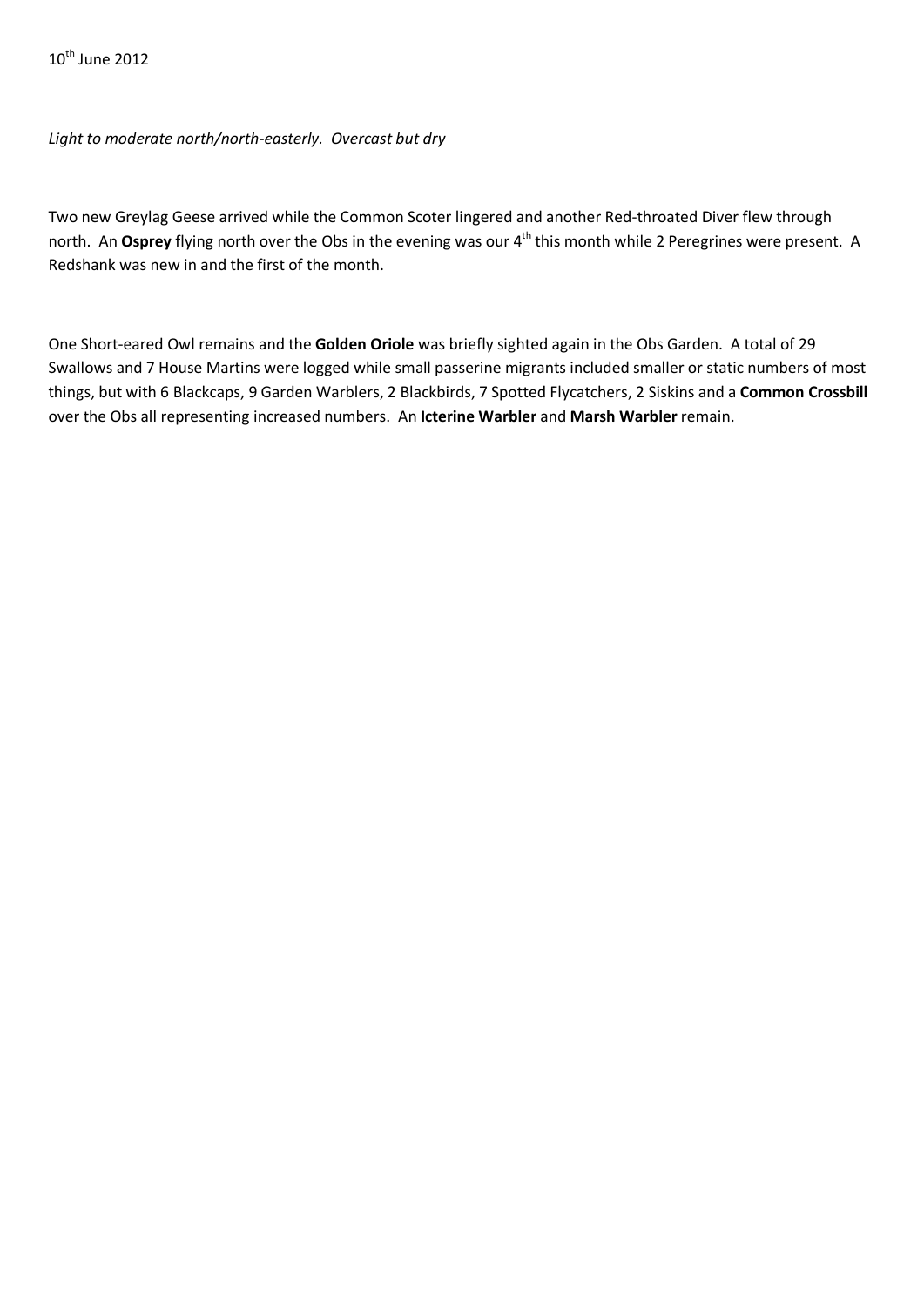11<sup>th</sup> June 2012

## *Light North-easterly. Showers*

It's funny how these things work. Today was the first day of the season when seabird work took real priority over census with a full island boat count Kittiwake count. Making it round the back of Malcolms Head it was time for lunch! We moored up on the beach at Steensi Geo and, on finishing sandwiches the south end of the beach was briefly checked for migrants, where one bird was found; a **RIVER WARBLER**! The bird showed fantastically well feeding amongst the boulders and seaweed and working its way up a narrow vegetated gulley, feeding on grubs found in the soil.

Thirteen Greylags flew north and 2 Whimbrels arrived. A male **Red-backed Shrike** arrived at the Chaple in the morning but coverage was limited for other species with counts being minimum estimates. Species noted included a Chiffchaff, 3 Willow Warblers, Blackcap, Lesser Whitethroat, 2 Common Whitethroats, 2 **Icterine Warbler** at the Haa and Chalet, Sedge Warbler, Spotted Flycatcher, Redstart, Whinchat, Tree Pipit, 3 Siskins and the lingering Mealy Redpoll.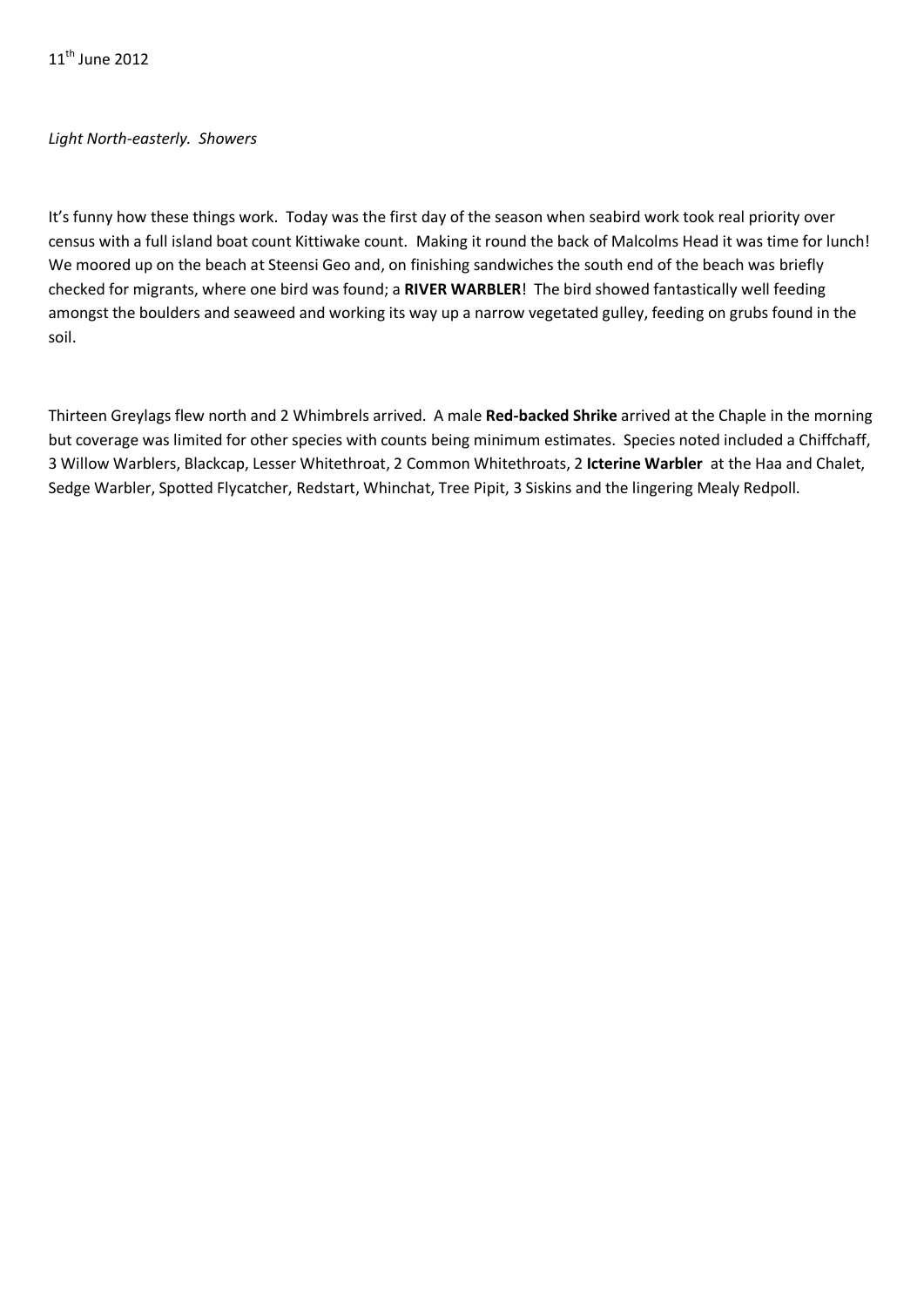The RIVER WARBLER remained on the beach at Steensi Geo until 13<sup>th</sup>, often coming to the top of the cliff to feed on insects in the sun.

Four Storm Petrels were trapped in the Kirn O' Skroo overnight on  $15^{th}$  while a Sparrowhawk arrived  $14^{th}$  along with an Osprey north at midday. A Kestrel arrived on  $13^{th}$ . Waders present during this period include Whimbrel on  $13^{th}$  and 15<sup>th</sup> and Turnstone on 14<sup>th</sup>.

A Collared Dove arrived on 13<sup>th</sup>, followed by a Woodpigeon on 15<sup>th</sup> while a Swift passed through on 12<sup>th</sup>. The male Red-backed Shrike remained until 13<sup>th</sup>. Peak small migrant numbers included peaks of 2 Chiffchaffs (13<sup>th</sup> onwards), 2 Willow Warblers (12<sup>th</sup>-13<sup>th</sup>), 2 Blackcaps (13<sup>th</sup>), 9 Garden Warblers (13<sup>th</sup>), 2 Lesser Whitethroats (15<sup>th</sup>), Whitethroat (13th-15th), single **Icterine Warbler** throughout, Sedge Warbler (14th-15th), **Marsh Warbler** trapped in the Plantation (15<sup>th</sup>), 2 Ring Ouzels in the Kirn O' Skroo (12<sup>th</sup>), 3 Spotted Flycatchers (12<sup>th</sup>), 2 Redstarts (12<sup>th</sup>), 3 Whinchats (13<sup>th</sup>), male Brambling trapped (14<sup>th</sup>), 6 Siskins (14<sup>th</sup>), and Mealy Redpoll (14<sup>th</sup>).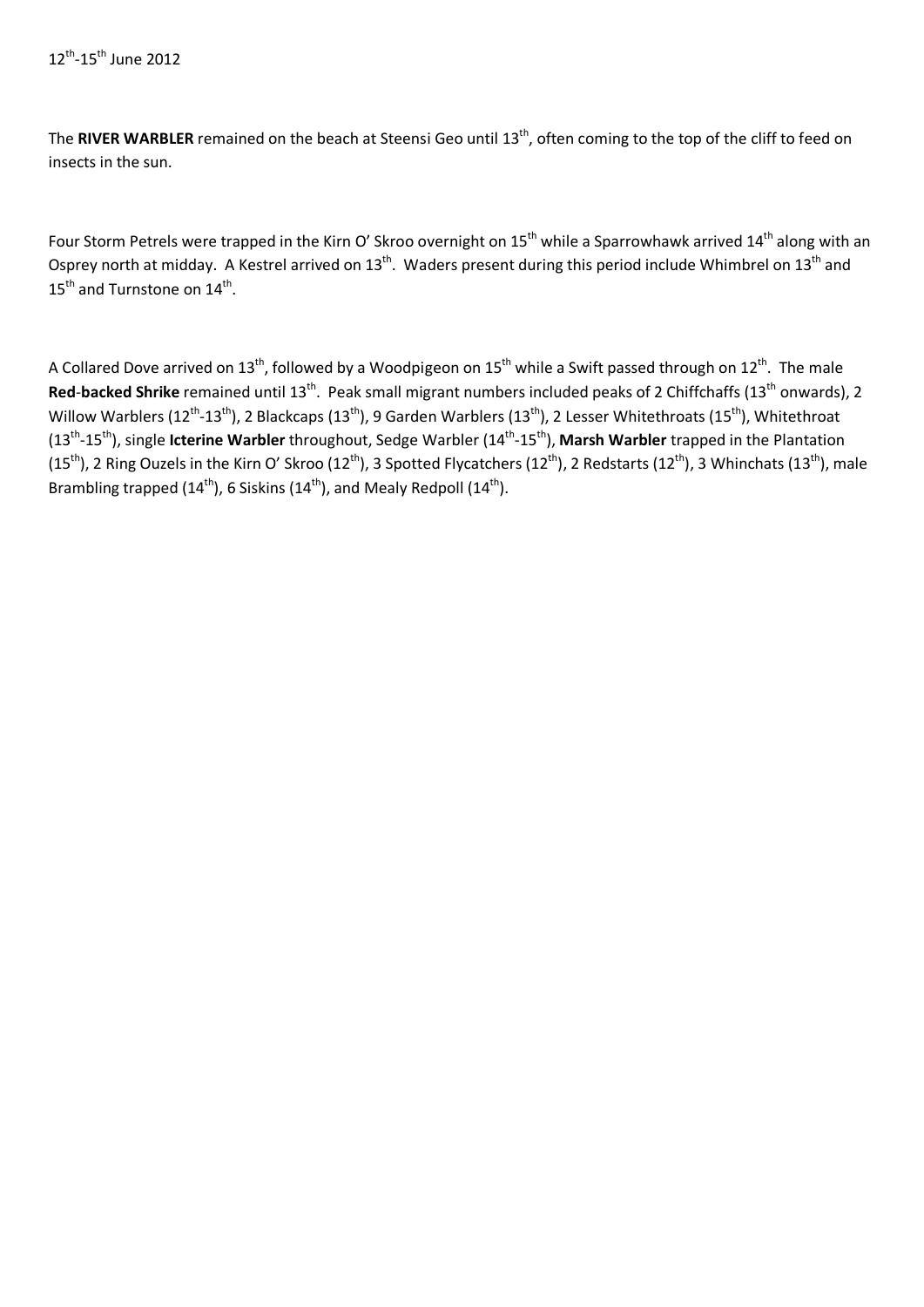A **Common Crane** flying back and forth across the island on 18<sup>th</sup> was the main highlight of the period; our 3<sup>rd</sup> of the season.

A Pink-footed Goose arrived on 16<sup>th</sup> while 26 Greylags flew south on 18<sup>th</sup> and single Wigeon and Teal arrived (19<sup>th</sup> and  $16<sup>th</sup>$  respectively). Two Cormorants and 3 Grey Herons passed through (20<sup>th</sup>). A male Kestrel arrived (19<sup>th</sup>) and 2 Peregrines were presumably the breeding birds on  $18^{th}$ . A Golden Plover arrived on  $16^{th}$  along with a Dunlin; the only notable waders for the period.

Three Collared Doves arrived on  $19^{th}$  and a Short-eared Owl turned up on  $18^{th}$ . Small migrant maxima for the period included 6 Chiffchaffs (19<sup>th</sup>), Willow Warbler (18<sup>th</sup>), 2 Blackcaps (16<sup>th</sup>), 4 Garden Warblers (19<sup>th</sup>), 2 Lesser Whitethroats (19th), Whitethroat (18th), an **Icterine Warbler** at the Haa (16th), **Marsh Warbler** and Reed Warbler throughout at Schoolton, a Ring Ouzel at Gunnawark (16<sup>th</sup>), 4 Spotted Flycatchers (19<sup>th</sup>), **Black Redstart** at Wirvy (19<sup>th</sup>), Redstart (16<sup>th</sup>), Whinchat (19<sup>th</sup>), Dunnock (18<sup>th</sup>), White Wagtail (16<sup>th</sup>), the lingering male Brambling until 18<sup>th</sup>, 3 Siskins (18<sup>th</sup>), 2 Linnets at Schoolton, nest building 16<sup>th</sup>-18<sup>th</sup>, 6 Common Crossbills (19<sup>th</sup>), a **Hawfinch** found dead in the Gulley on 18<sup>th</sup> followed by a live female on  $19^{th}$ -20<sup>th</sup> (!) and a Yellowhammer at Kennaby ( $16^{th}$ ).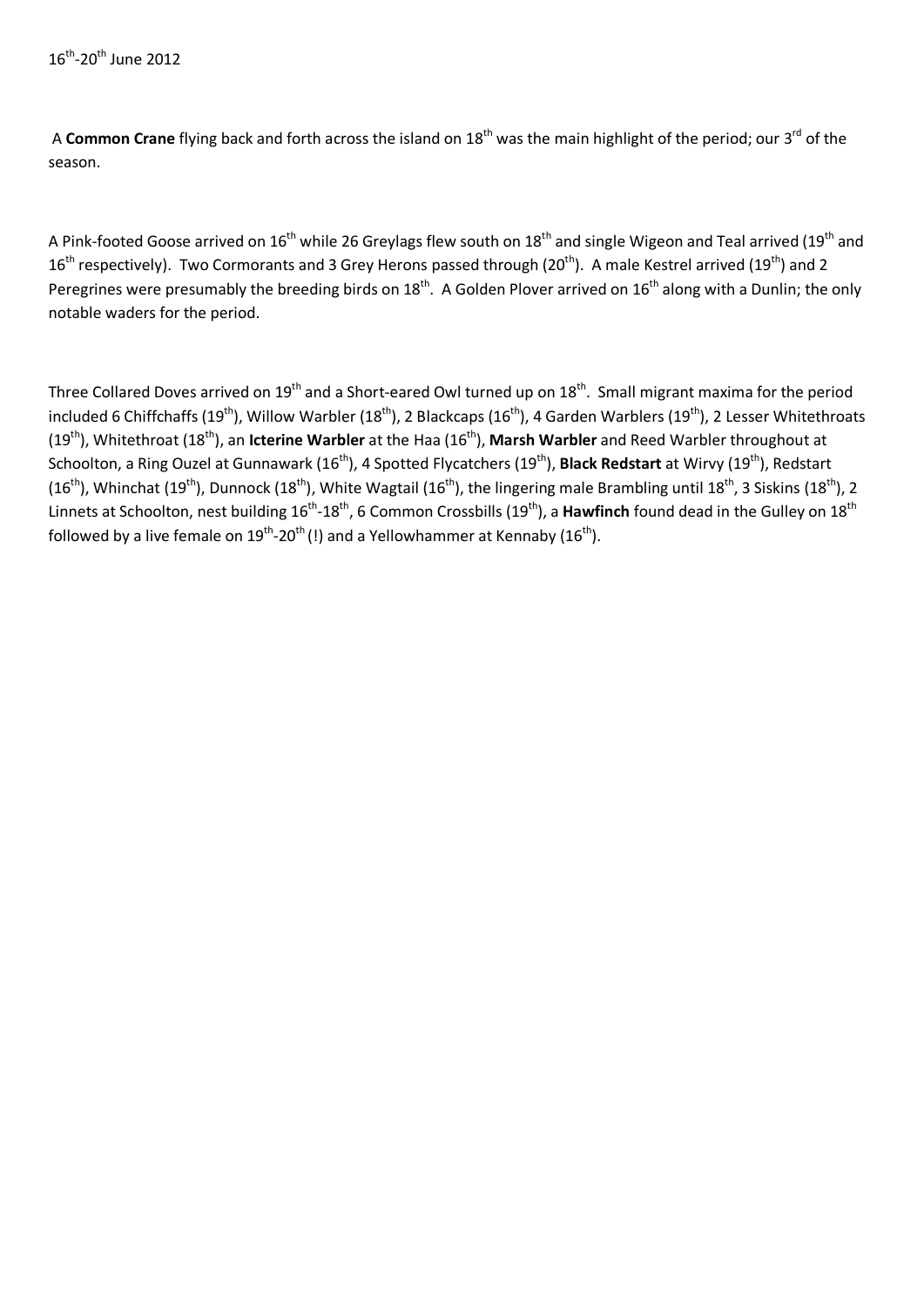The highlight of this 5 day period was the unexpected rediscovery of the **RIVER WARBLER** in the Observatory Plantation on 24th! Having been last seen in Steensi Geo on 13<sup>th</sup> the bird had obviously survived well, despite displaying several small injuries and missing many feathers when it first arrived. The bird was trapped, confirming its identification as the same bird, before being released and seen again on  $25<sup>th</sup>$ .

The Pink-footed Goose was still present (22<sup>nd</sup>-23<sup>rd</sup>) while 3 Common Scoters arrived (23<sup>rd</sup>). A Kestrel on 22<sup>nd</sup> represented the only BOP sighting of the period. Notable waders included small numbers of Golden Plovers, Dunlin, Whimbrel, Redshank, and Turnstone and up to 2 Common Sandpipers.

A Woodpigeon arrived (21st) while Collared Doves peaked at 3 birds. A **Turtle Dove** on Meoness on 23rd was a good record while 3 Swifts were seen on 21st. One Sand Martin and 9 House Martins were logged on 21st while other small migrants during this period included peaks of 3 Chiffchaffs, 1 Willow Warbler, 2 Blackcaps, 3 Garden Warblers, 2 Whitethroats (all 23rd), 2 Sedge Warblers (22nd), 2 **Marsh Warblers** (22nd), 2 Reed Warblers (23rd), 2 Blackbirds (summering individuals), 2 Spotted Flycatchers (23<sup>rd</sup>), single Whinchat throughout, 2 Dunnocks (21<sup>st</sup>), a bright female Grey-headed Wagtail on Buness (21<sup>st</sup>), 2 Siskins (21<sup>st</sup>), 2 Linnets throughout, a Redpoll sp. (21<sup>st</sup>-22<sup>nd</sup>) and the lingering Hawfinch (until 23<sup>rd</sup>, when sadly killed by a cat).